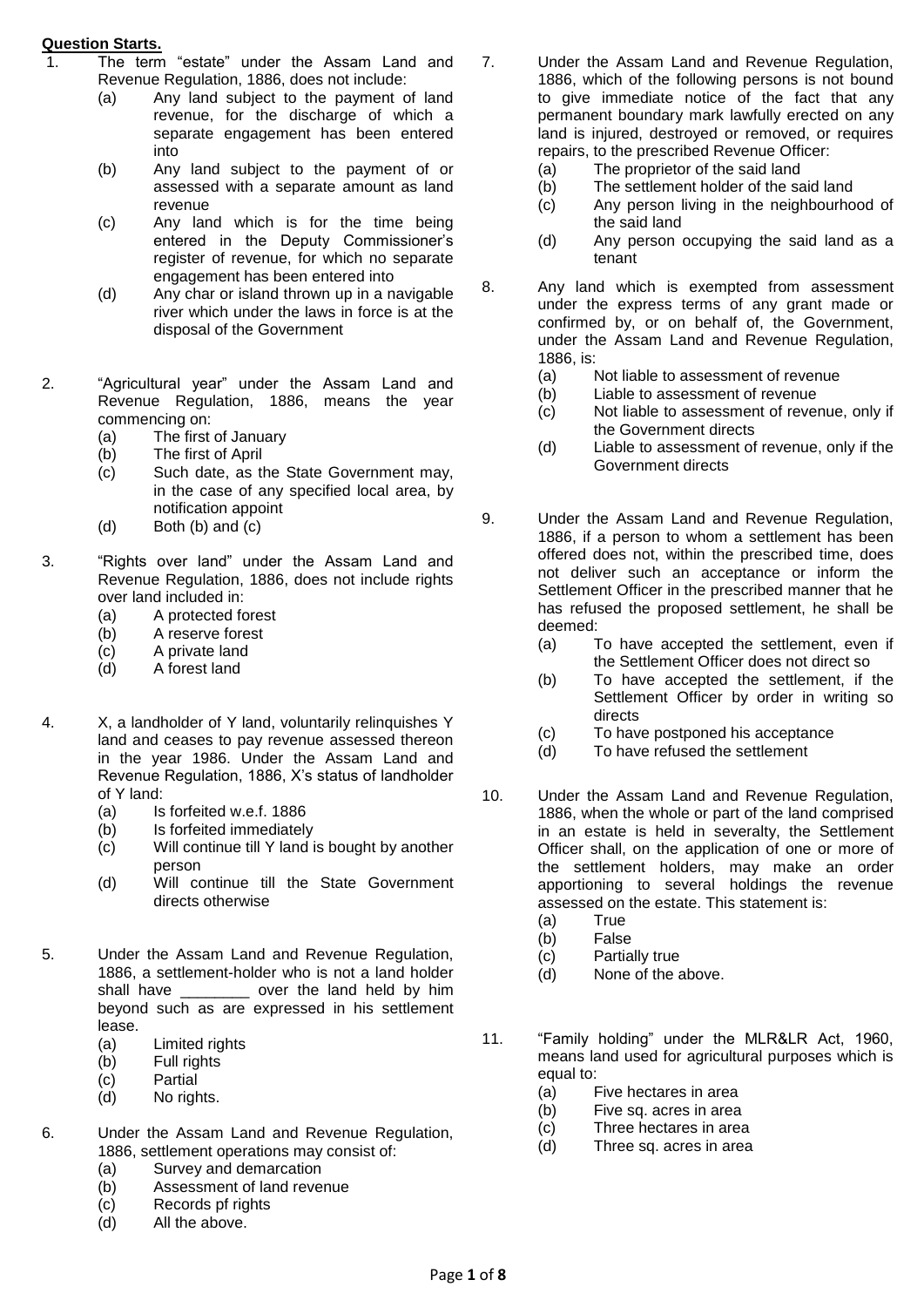- 12. Under the MLR&LR Act, 1960, improvement in relation to any land does not include:
	- (a) The conversion of one crop to two-crop land
	- (b) The construction of works for the drainage of the land
	- (c) The reclaiming, clearing, enclosing, levelling or terracing of and used for agricultural purposes
	- (d) The reclaiming, clearing, enclosing, levelling or terracing of and used for construction purposes
- 13. Under the MLR&LR Act, 1960, a tehsil is placed under the charge of a:
	- (a) Sub Divisional Officer
	- (b) Sub Divisional Collector
	- (c) Sub Deputy Collector
	- (d) Assistant Collector
- 14. Under the MLR&LR Act, 1960, unless it is otherwise expressly provided in the terms of a grant made by the Government, the right to mines, minerals or mineral products vests with:
	- (a) Lessor of the grant
	- (b) Lessee of the grant
	- (c) The Government
	- (d) None of the above
- 15. The rights to all trees or other natural products growing on or by the side of any public road or path, under the MLR&LR Act, 1960, vest in:
	- (a) The person(s) who nourishes the trees
	- (b) The Mayor of the Municipal Corporation
	- (c) The Government
	- (d) None of the above.
- 16. Under the MLR&LR Act, 1960, any person in possession of the land shall be primarily liable for the payment of land revenue assessed on land, provided:
	- (a) the person is promised to share equally with the owner of the land for the amount paid by him
	- (b) the person shall be entitled to credit from the owner of the land for the amount paid by him
	- (c) the person is promised to credit by a relative of the owner of the land for the amount paid by him
	- (d) None of the above.
- 17. Under the MLR&LR Act, 1960, the table of revenue rates submitted by the settlement officer to the state government may be confirmed by the government, with modification if any, and shall be published in :
	- (a) The Notice Board of the settlement office
	- (b) A newspaper having wide publicity in the state
	- (c) The public announcement system
	- (d) Official Gazette
- 18. Under the MLR&LR Act, 1960, on an application made to the survey officer or on his own motion, a bona fide mistake on an entry in the record of rights may be corrected within from the date of final publication of the record of rights:
	- (a) Three months
	- (b) Six months
	- (c) Twelve months (d) Twenty four months
- 19. When a local area is under settlement under the MLR&LR Act, 1960, the duty of maintaining the maps and land records may, by orders of the state government, be transferred:

(a) From the Settlement Officer to the Deputy Commissioner

(b) From the Deputy Commissioner to the Revenue Officer

(c) From the Deputy Commissioner to the Map **Officer** 

(d) From the Deputy Commissioner to the Settlement Officer

- 20. By what process an arrear of land revenue may be recovered under the MLR&LR Act, 1960?
	- (a) By disdain and sale of the defaulter's movable property
	- (b) By attachment and sale of the defaulter's immovable property
	- (c) By serving a written notice of demandon the defaulter
	- (d) All the above.
- 21. The Manipur Land Revenue and Land Reforms Act, 1960–
	- (a) extends to those areas as specified from time to time issued by the order of the State Government.
	- (b) extends to the whole of the State of Manipur except the hill areas thereof.
	- (c) extends to the whole of the State of Manipur except the hill areas thereof:

Provided that the State Government may, by notification in the official Gazette, extend the whole or any part of any section of the Act to any of the hill areas of Manipur also as may be specified in such notification.

- (d) does not extend to any part of the hill areas.
- 22. Sub-section (1) of section 14 of the Manipur Land Revenue and Land Reforms Act, 1960 empowers the Deputy Commissioner of the district to allot land for -
	- (a) agricultural purposes
	- (b) the purpose of an industry
	- (c) for commercial purposes
	- (d) for fisheries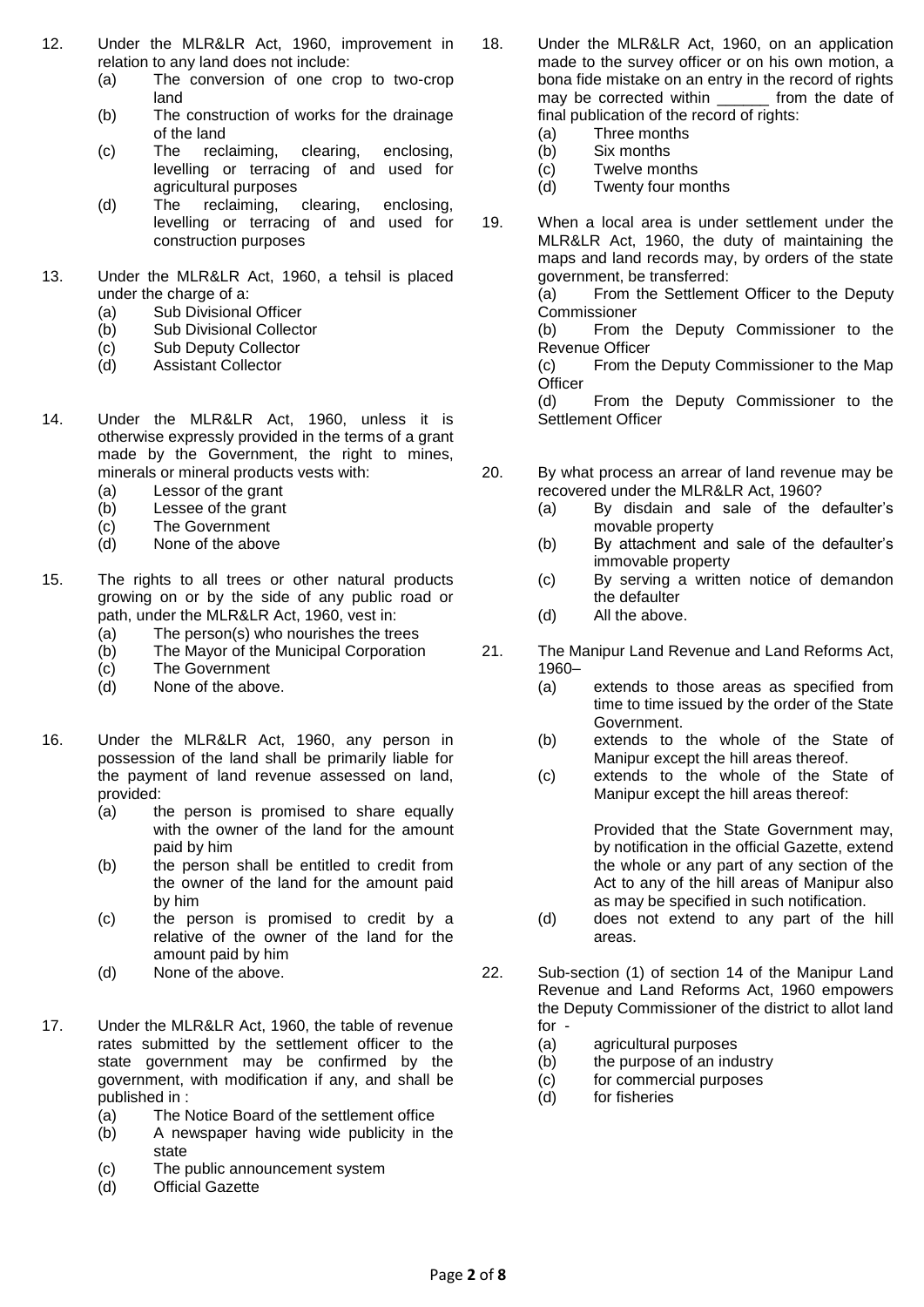- 23. Choose the correct option of the officers who have the power to take cognizance of all matters connected with the survey of land, the settlement of revenue rates and the preparation and maintenance of land records:-
	- (a) Sub-Divisional Officer, Assistant Survey & Settlement Officer
	- (b) Deputy Commissioner, Sub-Deputy Collector
	- (c) Director of Settlement and Land Records, Assistant Survey and Settlement Officer
	- (d) Survey and Settlement Officer, Sub-Divisional Officer
- 24. Choose the option which are all revenue officers
	- (a) District Magistrate, Revenue Inspector, Sub-Divisional Magistrate
	- (b) Additional Deputy Commissioner, Sub-Divisional Officer
	- (c) Executive Magistrate, Settlement Supervisor, Supervisor Kanungo
	- (d) Sub-Deputy Collector, Sub-Divisional Magistrate.
- 25. A Revenue Officer while exercising power under the MLR & LR Act, 1960 to inquire into or decide any question arising for determination between the Government and any person or between parties, shall be –
	- (a) a Revenue Court
	- (b) an Arbitrator
	- (c) a Commission of Inquiry
	- (d) a Magisterial office
- 26. An appeal shall lie from every original order, if the order is passed by the Sub-Divisional Officer, to the
	- a) Sub-divisional Officer
	- b) Tribunal
	- c) Deputy Commissioner
	- d) Assistant Survey and Settlement Officer
- 27. The limitation of appeal in the case of first appeal is –
	- a) 15 days
	- b) 7 days
	- c) 30 days
	- d) 45 days
- 28. 'Fragment' means a holding of less than
	- a) one hectare
	- b) one and half hectare
	- c) two hectares
	- d) three hectares
- 29. When question of title arises in a partition case, the Deputy Commissioner –
	- a) shall be guided by the decision of the Civil Court
	- b) need not be guided by the decision of the Civil Court
	- c) shall act on the order of the Chief Secretary
	- d) shall act on the decision of the local club
- 30. Subject to the provisions of the MLR&LR Act, 1960 and rules, all or any proceedings taken by a Revenue Officer shall apply the –
	- (a) Code of Civil Procedure
	- (b) Code of Criminal Procedure
	- (c) Allotment Rules
	- (d) Land Bye- Laws
- 31. The Assam Land and Revenue Regulation, 1886
	- (a) has been repealed by the M.L.R. & L.R. Act, 1960
		- (b) is still in force in the State of Manipur
		- (c) is in force in the office of Deputy **Commissioner**
		- (d) is in force in the office of Sub-Deputy **Collector**
- 32. Rules made under the MLR & LR Act, 1960
	- (a) are required to be placed in the State Legislative Assembly
	- (b) are not required to be placed in the State Legislative Assembly
	- (c) are required to be published in the Manipur Gazette only without placing in the Assembly
	- (d) are not compulsorily required to be published in the State Gazette
- 33. Every application, appeal or other proceeding before a Revenue Officer shall bear
	- (a) a postage stamp of such value as may be notified by the State Government
	- (b) a revenue stamp of such value as determined by the State Government
	- (c) a court-fee stamp of such value as prescribed
	- (d) an affidavit swornin before a Judicial **Magistrate**
- 34. All applications presented to a Revenue Court
	- (a) shall be disposed of by order
	- (b) shall be disposed of by letter
	- (c) shall be disposed of by notification
	- (d) shall be disposed of by memorandum
- 35. Where a boundary dispute exists, the survey officer shall decide
	- (a) after an enquiry at the spot
	- (b) not necessarily without enquiry on the spot
	- (c) by presumption on the dispute
	- (d) on the material produced by the applicant
- 36. For diversion of land in specified areas,
	- (a) prior approval of the Government shall be obtained
	- (b) prior approval of the Cabinet shall not be required
	- (c) approval of the Minister in-charge of the Revenue Department is sufficient
	- (d) approval of the Deputy Commissioner is sufficient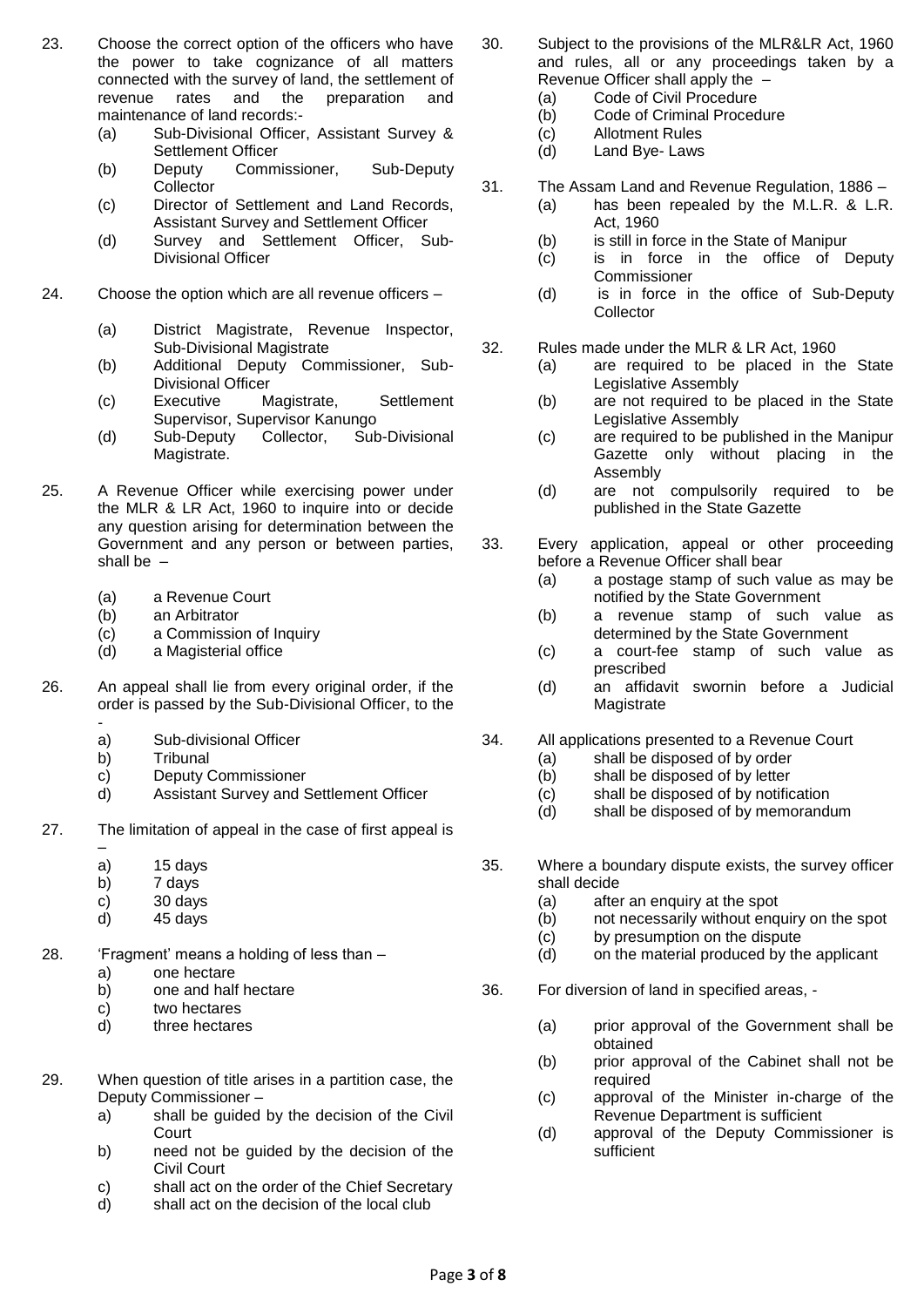- 37. Every sum on account of the land revenue shall be payable to the office of -
	- (a) the Sub-Deputy Collector
	- (b) the Deputy Commissioner
	- (c) the Revenue Inspector
	- (d) the Asstt Survey & Settlement Officer
- 38. If any person on whom a summons to attend as witness or to produce any document has been served fails to comply with the summons, the officer may -
	- (a) issue abailable warrant of arrest and order to furnish security
	- (b) re-summon till the appearance of the person
	- (c) ask the person to be represented by another member of his family
	- (d) direct the person to approach the Commissioner (Revenue) to stay his appearance.
- 39. If any party to a case or proceeding before a Revenue Officer does not appear on the date fixed for hearing,
	- (a) the case or proceeding may be heard and determined in his absence
	- (b) the case or proceeding may be heard and determined in his absence or may be dismissed for default.
	- (c) the case or proceeding cannot be heard and determined in his absence at all
	- (d) the case or proceeding may be heard and determined only after thirty days from the date of hearing
- 40. No second appeal may lie
	- (a) after the expiry of ninety days
	- (b) after the expiry of eighty days
	- (c) after the expiry of seventy days
	- (d) after expiry of sixty days
- 41. A revenue officer subordinate to the Deputy Commissioner may review, any order passed by him or by any of his predecessor,
	- (a) without the permission of the Deputy Commissioner within thirty days from the date of the order
	- (b) within sixty days from the date of the order without the permission of the Deputy Commissioner
	- (c) within ninety days from the date of the order with the permission of the Deputy **Commissioner**
	- (d) within ninety days from the date of the order without the permission of the Deputy Commissioner
- 42. Where any order is passed by a revenue officer directing any person to deliver possession of land or the eviction of any from land, the compliance of the order can be made –
	- (a) by agreement
	- (b) by contract
	- (c) by use of force
	- (d) by enforcing excess revenue
- 43. The value of land used for agricultural purpose can be determined by the revenue officer after taking into consideration –
	- (a) the market value of the dwelling house neighbourhood to that land
	- (b) the market value of the similar land used for similar purpose at any place
	- (c) the market value of the similar land used for similar purpose in the neighbourhood
	- (d) the market value of the land as so determined by the Deputy Commissioner at his discretion
- 44. A landless person under the MLR&LR(Allotment of Land) Rules, 1962, does not include:
	- (a) A person who does not possess or hold land exceeding one basic holding
	- (b) A person along with his family, if he has a family, who do not possess or hold land exceeding one basic holding
	- (c) An agricultural worker
	- (d) Either (a) or (b)
- 45. To be eligible for allotment of land under section 14 of the MLR&LR(Allotment of Land) Rules, 1962, the person should be:
	- (a) An Indian national
	- (b) An Indian citizen
	- (c) A person born and brought up in India
	- (d) Any of above three
- 46. In allotting land for construction of a dwelling house of the MLR&LR(Allotment of Land) Rules, 1962, a landless agricultural worker or an artisan, not owning any house or site for a house, is preferred over any other person not owning any house or site for a house and who intends to build the house for personal habitation. The above statement is:
	- (a) True
	- (b) False
	- (c) Partially true
	- (d) None of the above.
- 47. When there are more than one applicant who are entitled to the same preference under the MLR&LR(Allotment of Land) Rules, 1962, the allotment shall be made:
	- (a) To the first applicant
	- (b) By apportioning equally to all applicants
	- (c) By draw of lot
	- (d) To the highest bidder
- 48. Disputes arising from titles may be tried by
	- (a) the District Magistrate
	- (b) the Civil Court
	- (c) the Superintendent of Police
	- (d) the Commissioner (Revenue) to the Government of Manipur
- 49. The conduct of revenue survey and the preparation or revision of record-of-rights shall consist of the following stages –
	- (a) offer of settlement followed by cadastral survey
	- (b) revenue attestation followed by field classification
	- (c) traverse survey first and then cadastral survey
	- (d) publication of draft record-of-rights first and then record attestation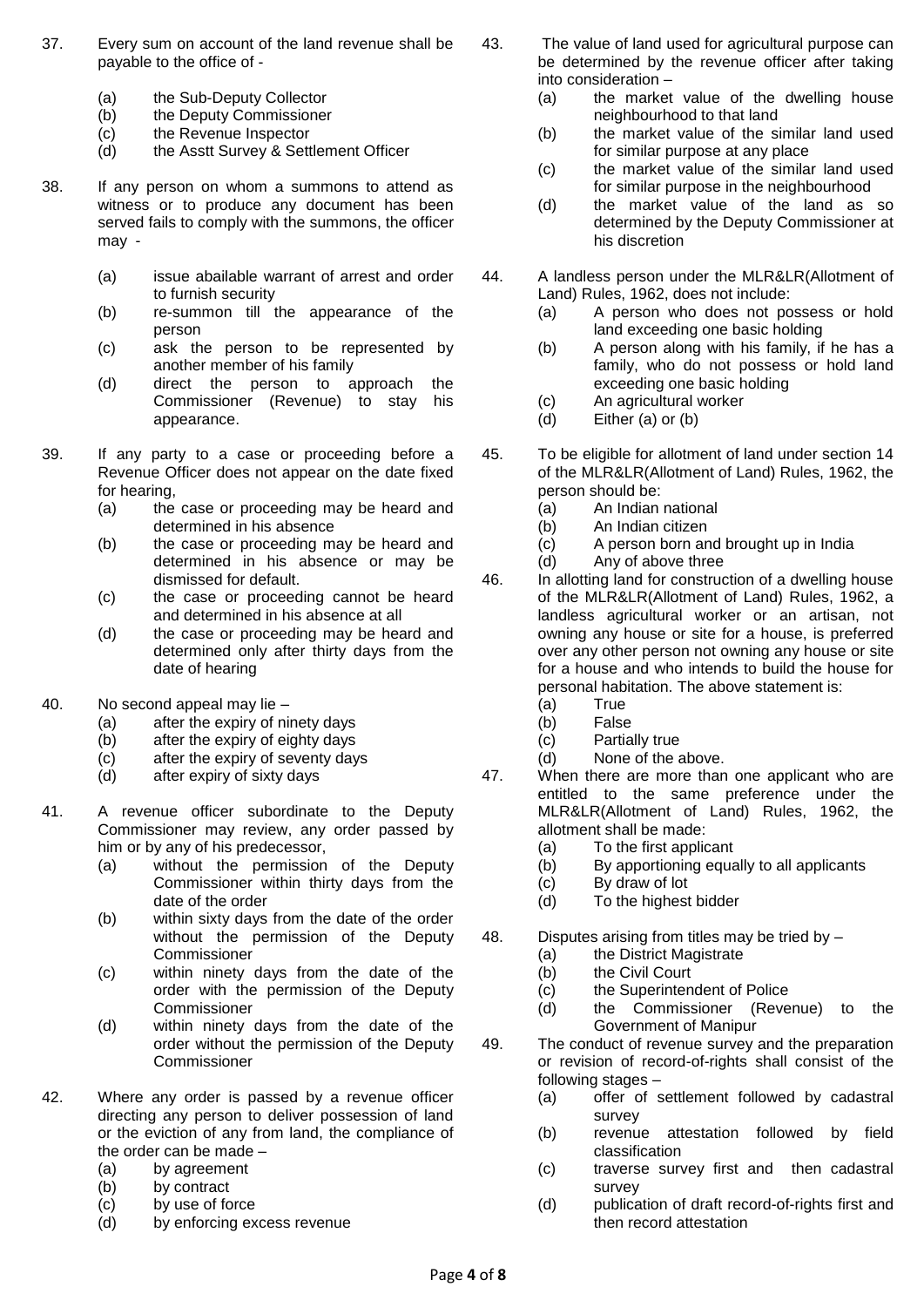50. Please read the following order passed by the Court of the Sub-Deputy Collector in a mutation case and answer the correct option :

" In the Court of the Sub-Deputy Collector, Bishnupur Mutation Case No.158 of 2015

> LeishamthengChaoba Singh of Bishnupur … Petitioner Vs MaibamSorojini Devi of Nambol

… Opposite Party

## **O R D E R S**

## Bishnupur, January 22, 2016

Registered as Mutation Case No.**158 of 2015.**

Both parties are voluntarily present and heard and verified by Jugeswor, Pradhan. The land under patta No.42/350 (New) C.S. Dag No.109 are of 2.12 of Phourel Class. As per physical possession, the applicant prays to mutate in his name.

Hence the prayer is allowed and send this case to the SK for record correction.

> Announced. Sd/-

Sub-Deputy Collector, Bishnupur".

The answer options are -

- (a) The order is correct and will be upheld on revision by the Tribunal.
- (b) The SDC has no original jurisdiction and the SDO should have passed the order.
- (c) The Order is bad and liable to process afresh inasmuch as no written intimation was given.
- (d) The order must be passed by the Under Secretary Revenue) to the Government of Manipur.
- 51. Rights of a landowner include
	- (a) right to lease limiting for a period of five years
	- (b) right to lease for a period of three years
	- (c) right to lease for a period of ten years
	- (d) right to lease for period whatsoever

52. Every person who has become a landowner under the MLR & LR Act, 1960 shall –

- (a) have at least a transferable right
- (b) have temporary and transferable right
- (c) have permanent, heritable and transferable rights in the land
- (d) have non-transferable right.
- 53. A landowner
	- (a) has to pay land revenue whatever be the circumstances
	- (b) may not pay land revenue when there is flood or drought
	- (c) maynot pay land revenue when the State Government suspends the payment in those years when crops have failed in such area
	- (d) may be exempted from land revenue when he becomes a co-owner
- 54. The operation carried out in accordance with the provisions of Survey and Settlement of Land Revenue in order to determine or revise the land revenue payable on lands in any local area are called –
	- (a) a revenue survey
	- (b) a settlement survey
	- (c) a revision of revenue survey
	- (d) the term of settlement
- 55. For the purpose of determining the revenue rates, the settlement officer may –
	- (a) divide any area into units and he shall have regard to the physical features like the trade facilities, agricultural conditions etc
	- (b) determine in accordance with the sale price fixed by the landowner
	- (c) as calculated by the lawyer representing the landowner
	- (d) add the advantage accruing to it from electricity connection.
- 56. In general, when there are no lands held in common, -
	- (a) the lands held in severalty by the applicant for partition cannot be declared a separate holding and should not be separately assessed to land revenue
	- (b) the lands held in severalty by the applicant for partition shall be declared a separate holding and shall be separately assessed to land revenue
	- (c) the lands held by those other than the applicant shall not be declared separate holding
	- (d) the lands held by those other than the applicant shall not be separately assessed to land revenue.
- 57. An appeal against the decision of the Deputy Commissioner making the partition will lie to the Tribunal –
	- (a) within thirty days
	- (b) within forty-five days
	- (c) within sixty days
	- (d) within ninety days
- 58. A revenue officer may
	- (a) review any order passed by him only on the application of the party interested
	- (b) review only on his own motion
	- (c) review either on his own motion or on the application of any party interested
	- (d) review only on the order of the Deputy Commissioner.

59. An order which has been dealt with by the Deputy Commissioner in appeal or on revision –

- (a) can be reviewed by the Deputy Commissioner
- (b) can be reviewed by the Sub-Divisional **Officer**
- (c) can be reviewed by the Sub-Deputy Collector on the direction of the Deputy Commissioner
- (d) can be reviewed by the District Court.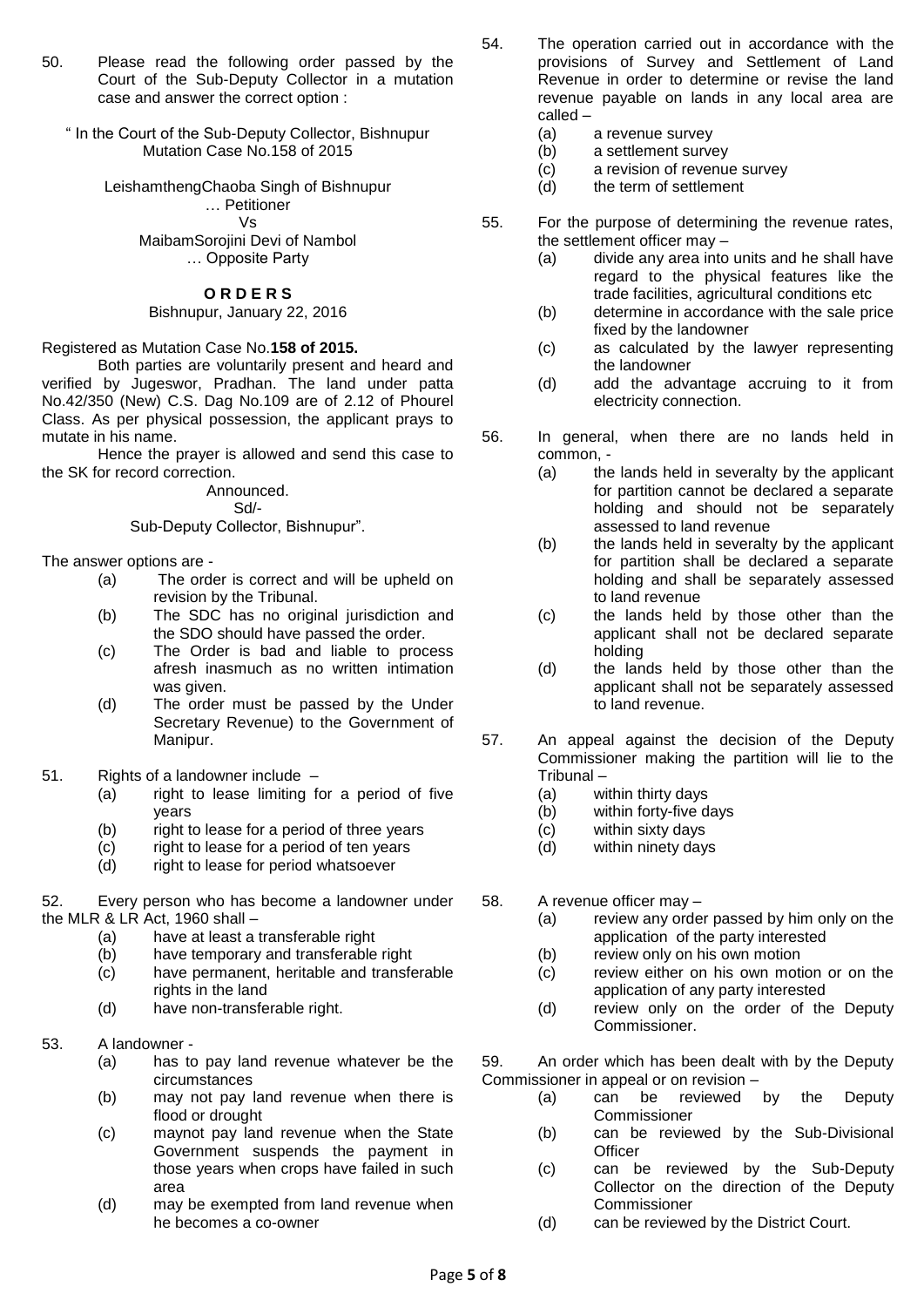- 60. From the date of publication of the preliminary notification for acquiring the land likely to be required for a public purpose, any person in land which has been notified may object to within:
	- (a) 30 days
	- (b) 90 days
	- (c) 60 days
	- (d) 45 days
- 61. In fixing the actual assessment of a plot of land, the area thereof measuring less than 0.01 acre shall be taken to be :
	- (a) 0.01 acre
	- (b) 0.001 acre
	- (c) 0.013 acre
	- (d) 0.01 hectare
- 62. The revenue rate of any class of agricultural land shall not exceed
	- (a) One-sixth of the value of the yield of the land
	- (b) One-third of the value of the yield of the land
	- (c) One-fourth of the value of the yield of the land
	- (d) One-eighth of the value of the yield of the land
- 63. The traverse survey of an area notified under section 26 of the MLR&LR Act, 1960 shall ordinary be carried out by :
	- (a) alignment video
	- (b) lathe alignment
	- (c) theodolite observation
	- (d) by chain system
- 64. As per section 132(1) of the MLR&LR Act, 1960 the notice has to be given by the land owner to the tenant in form 46. This notice shall be given by :
	- (a) hand post
	- (b) speed post
	- (c) registered post
	- (d) Either of the above.
- 65. A void judgment has been defined as :
	- (a) One which has no legal force or effect validity of which may be asserted by a person whose rights are affected at any time and at any place directly or collaterally.
	- (b) One which has legal effect in validity of which may be asserted by a person whose rights are affected at any time and at any place directly or collaterally.
	- (c) One which has no legal force or effect invalidity of which may be asserted by a person whose rights are affected at any time and at any place directly or collaterally.
	- (d) One which has legal force of which may be asserted by a person whose rights are affected at any time and at any place directly or collaterally.
- 66. The Survey & Settlement officer shall first cause to be prepared a dag chitha in form 7. This shall be prepared by the Revenue Officer after consulting the previous record and also making local investigation, if there is any dispute, the fact shall be noted in the remarks column and the column regarding the entry where there is dispute may be left blank. All the disputes shall be referred to the
	- (a) Deputy Commissioner
	- (b) Director of Settlement and Land Records
	- (c) Survey and Settlement Officer or the Assistant Survey and Settlement Officer
	- (d) Sub-Divisional Officer.
- 67. Where the purchaser is restricted by any person in obtaining possession of the property, he may make an application complaining of such resistance or obstruction to
	- (a) Police station within jurisdiction
	- (b) District Magistrate
	- (c) Sub-Divisional Magistrate
	- (d) Deputy Commissioner
- 68. Every summons, notification, or other document required to be affixed or published at or in court house, shall be affixed or published at or in the
	- \_\_\_\_\_\_\_\_ office of the presiding officer of the court.
	- (a) main
	- (b) head
	- (c) branch
	- (d) headquarters
- 69. Fees for certified copies of maps and records in respect of manuscript or typed copies shall be -
	- (a) 30 paise per folio consisting as nearly as possible 150 words or part thereof
	- (b) 50 nayepaise per folio consisting as nearly as possible 150 words or part thereof.
	- (c) 60 nayepaise per folio consisting as nearly as possible 150 words (four figures counting as one word) or part thereof.
	- (d) None of the above.
- 70. A case before a Village Court may be instituted by a complaint made to:
	- (a) Any member of the Village Authority
	- (b) All the members collectively of the Village Authority
	- (c) The Chief Commissioner
	- (d) None of the above.
- 71. The number of members required for the constitution of a Village Authority under the Manipur (Village Authority in Hill Areas) Act, 1956, where the number of tax-paying houses in the village is more than one hundred and fifty, is:
	- (a) Ten members
	- (b) Twelve members
	- (c) Fifteen members
	- (d) Twenty members.
- 72. Whenever a Village Authority is constituted for a village, the Chief Commissioner may appoint some members of the Village Authority to be a Village Court. The number of such member(s) should be:
	- (a) At least one (b) At least two
	- (c) At least three (d) At least four.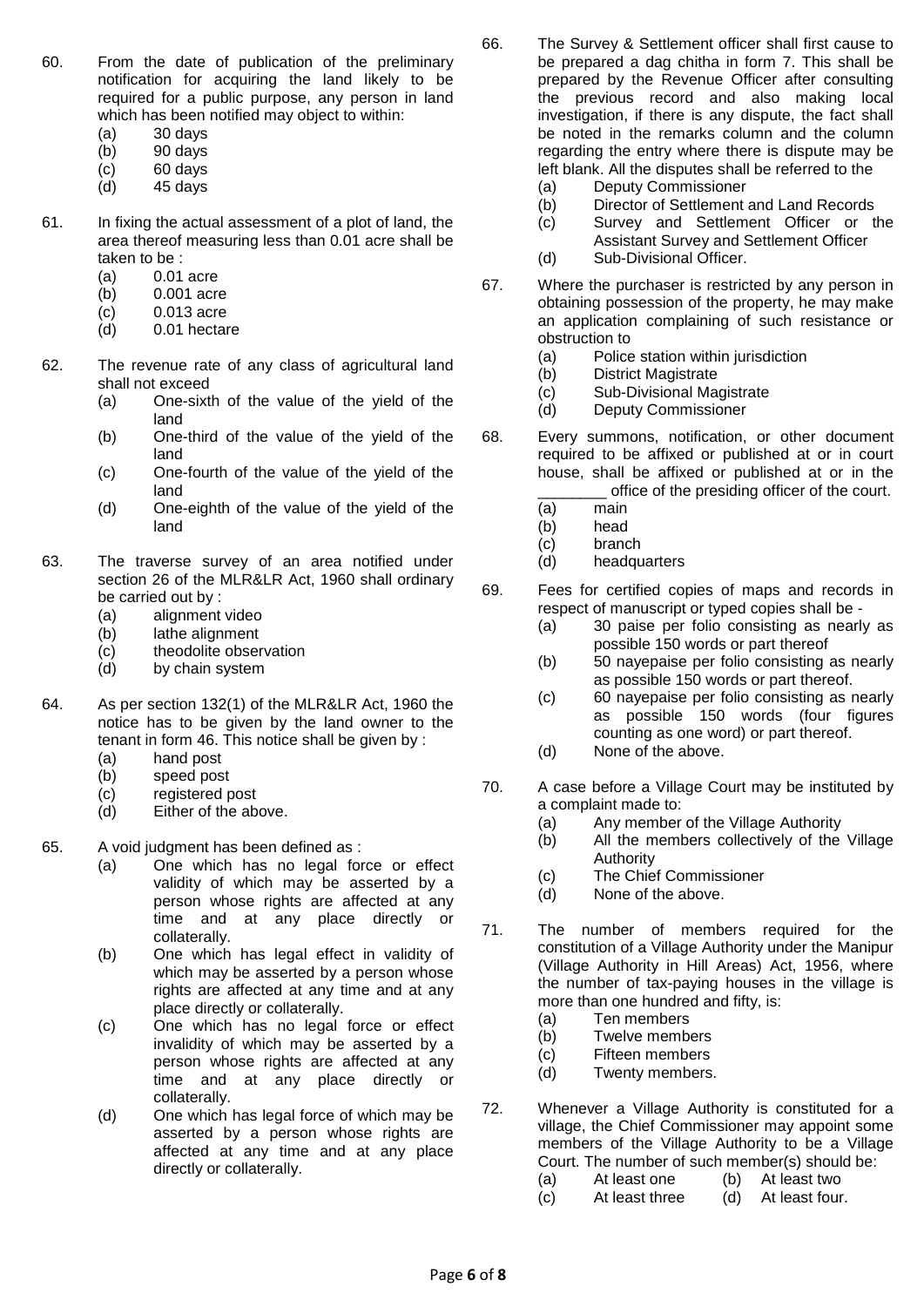- 73. Power to remove members of Village Authorities under the Manipur (Village Authority in Hill Areas) Act, 1956, lies with:
	- (a) The Chairman
	- (b) The Deputy Commissioner
	- (c) The Khulakpa
	- (d) The Village Authority.
- 74. In which of the following matters courts do not have power to grant injunction under the Manipur (Village Authority in Hill Areas) Act, 1956?
	- (a) In election matters
	- (b) In removal of members from Village **Authorities**
	- (c) In dismissal of case for default
	- (d) None of the above.
- 75. The Manipur State Hill Peoples (Administration) Regulation, 1947 has been repealed by –
	- (a) The Manipur District Council Act, 1961
	- (b) The Manipur (Village Authorities in Hill Areas) Act, 1956
	- (c) The Manipur Hill Areas (Village Authorities) Act, 1956
	- (d) The Manipur Autonomous District Council Act, 1961
- 76. There shall be a village authority for every village having tax-paying houses.
	- (a) not less than twenty
	- (b) more than twenty
	- (c) twenty or more
	- (d) twenty five

77. To be a membership of the village authority he shall:

- (a) not be a citizen of India
- (b) attain the minimum age of twenty-five years
- (c) not be registered in the electoral roll as a voter for the election of a member of the village authority,
- (d) a Government employee
- 78. If a dispute arises as to the election of any member of a village authority, the matter shall be referred to the :
	- (a) Returning Officer
	- (b) Sub-Divisional Officer,
	- (c) Deputy Commissioner
	- (d) Chairman of Village Authority
- 79. Under the Manipur (Village Authorities in Hill Areas) Act, 1956, a case before a village court may be instituted by :
	- (a) a complaint, made orally to a Chairman of the village court.
	- (b) a complaint, made in writing to a member of the village court.
	- (c) a complaint, made orally or in writing to a Chairman of the Village Court.
	- (d) a complaint, made orally or in writing to a member of the village court.
- 80. To be registered as a voter at any election of the members of the village authorities, the person should attain the age of :
	- (a) 25 years (b) 21 years
	- (c) 18 years (d) 30 years
- 81. Who is the authority person to appoint the authority member of Village Authority to be a village court?
	- (a) Deputy Commissioner,
	- (b) Sub Divisional Officer
	- (c) Chief of Village
	- (d) Governor of Manipur
- 82. All proceedings before a village court shall be communicated in :
	- (a) Local language
	- (b) Manipuri language
	- (c) English language
	- (d) None of the above
- 83. The rules for carrying out the purposes of the Manipur (Village Authorities in Hill Areas) Act, 1956 are made by the :
	- (a) Chief of the Village
	- (b) Commissioner
	- (c) Chief Secretary
	- (d) Governor of Manipur
- 84. The Deputy Commissioner may remove any member of a village authority from his office on any of the following ground. Choose the wrong answer from the following option
	- (a) Who is convicted of any bailable offence ; or
	- (b) Who refuses to act, or becomes incapable of acting or is declared to be insolvent ; or
	- (c) Who has been declared by notification to be disqualified for employment in the public service ; or
	- (d) Who, without an excuse sufficient in the opinion of the Deputy Commissioner, absents himself from six consecutive meetings of the village Authority ; or
- 85. When the amount of compensation has been settled, if any dispute arises as to the apportionment of the same or any part thereof, or as to the persons to whom the same or any part thereof is payable, the Collector may refer such disputes to the
	- (a) High court
	- (b) Authority
	- (c) State government
	- (d) None of the above
- 86. In case the allottee is a co-operative farming society and the registration of such a society is within ten years from the date of allotment, the land allotted to such society shall there upon be deemed to have been resumed by the Government, and the Government shall not be liable to pay any compensation.
	- (a) cancelled
	- (b) void
	- (c) terminated
	- (d) invalid
- 87. When the Village Authority is unable to arrest an offender, they may apply to which authority for assistance:
	- (a) The Circle Officer
	- (b) A Head Lambu
	- (c) Both (a) and (b)
	- (d) None of the above.